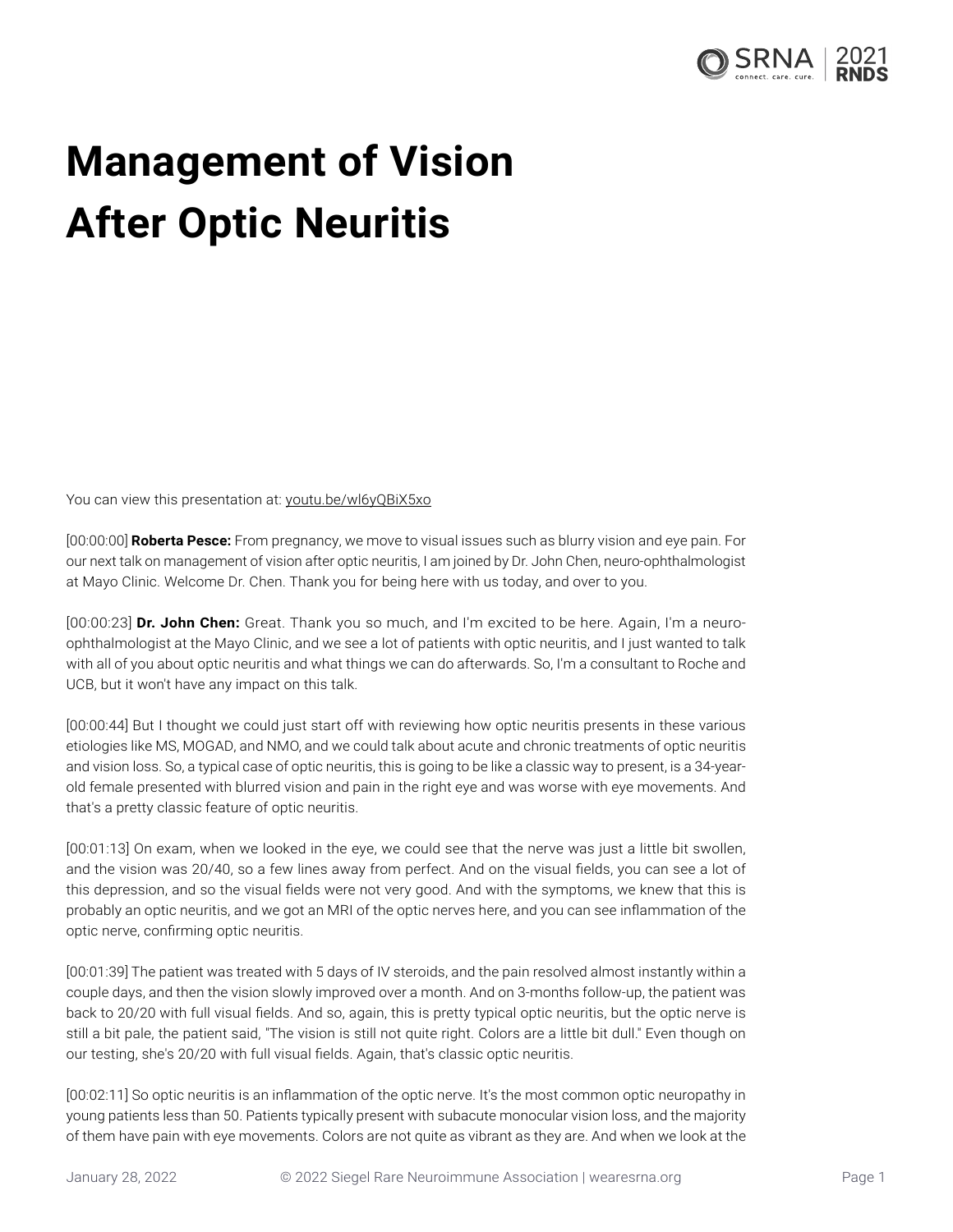

optic nerve, the nerve is typically normal because it's a retrobulbar optic neuritis, and if there is swelling, it's typically mind, just like in the case session out here for typical optic neuritis. And the most common cause of optic neuritis in the western world is multiple sclerosis, and it's going to be a young adult female, Caucasians are more effected than black and Asians. The vision loss is mild to moderate, and typically patients have good recovery. And of course, when you have multiple sclerosis, you get those periventricular white matter lesions. So, 50 percent of patients with optic neuritis will develop MS, that's how common it is. And optic neuritis is the presenting symptom of MS in 25% of patients. And in patients with MS, 50 percent of them will develop optic neuritis at some time point. But usually, the recovery's good with only 3 percent of patients ending up with that vision of 20/200 or worse, which is legally blind. It's pretty rare for an MS optic neuritis to cause legal blindness. These are our three main demyelinating diseases when we think about optic neuritis.

[00:03:31] And let's talk about NMO, just real briefly. So, this is a patient I saw with NMO who had prior optic neuritis in the right eye with poor recovery. Now she's coming with vision loss in the left eye with eye pain. She also has lower leg weakness and urinary incontinence. And on the exam, you can see that this eye, in the right eye, has severe pallor, and her vision was only count fingers. And now she's coming with a left eye of a vision of 2,400. And so, with these symptoms, we know that it's going to be optic neuritis, and we see some inflammation of that optic nerve confirming our diagnosis.

[00:04:07] And on the MRI of the brain, we don't see those periventricular white matter lesions that we see within us, because again, NMO is a different entity that unfortunately is much more severe. The patient also had lower leg weakness and arms with bladder. And so, we saw this significant inflammation in the spinal cord, which is pretty classic for NMO. You get those lesions in MS, but they're typically much smaller, so this is an MS lesion in the spike that you typically get compared to NMO, so you can see why NMO is so much more debilitating for these patients. And of course, the patient was positive for aquaporin-4 antibodies, confirming the diagnoses of NMO.

[00:04:44] The patient was treated with IV corticosteroids and plasma exchange, and unfortunately recovered at 20/200, so it ended up being legally blind in both eyes. And unfortunately, NMO attacks are so severe that many patients can end up legally blind or wheelchair-bound just because these attacks are so severe. About 1/3 of optic neuritis attacks end up with 20/200 or worse, again, legally blind from NMO. You compare that to 3 percent for MS. So, it's a much different entity with a much worse prognosis.

[00:05:17] The last one I want to talk about is MOGAD, the newest kid on the block. And so, this is a classic way that a patient with MOGAD can present. This was a 48-year-old male who presented with blurred vision in both eyes, pain in both eyes, and the vision was, at presentation, only counting fingers. You know, really, visually, profoundly impacted. And we looked at the optic nerves. You could see that both optic nerves were very swollen, and you can see even some peripapillary hemorrhages around the left eye. And this is an appearance that you don't typically see with MS or NMO. You know, with those cases, it's typically more retrobulbar, so when you look at that optic nerve, it's typically pretty flat and if there is swelling it's pretty mild.

[00:06:00] With MOG, you get this profound disc edema sometimes. Not always, but sometimes. But if you see this, you want to think maybe this is MOGAD. And when we got an MRI of the orbits, you can see this profound enhancement of both optic nerves, not only involving the optic nerve. You can actually see it involving the optic nerve sheath and the peribulbar fat. And again, this is a pretty classic way that MOGAD can present. The patient was treated with IV methylprednisolone for 5 days and had almost immediate recovery in vision.

[00:06:30] So typically, when you treat optic neuritis with IV steroids you get quicker recovery, but it recovers instead of at 6 weeks, it recovers in 3 weeks. With MOGAD, sometimes these IV steroids melt away the vision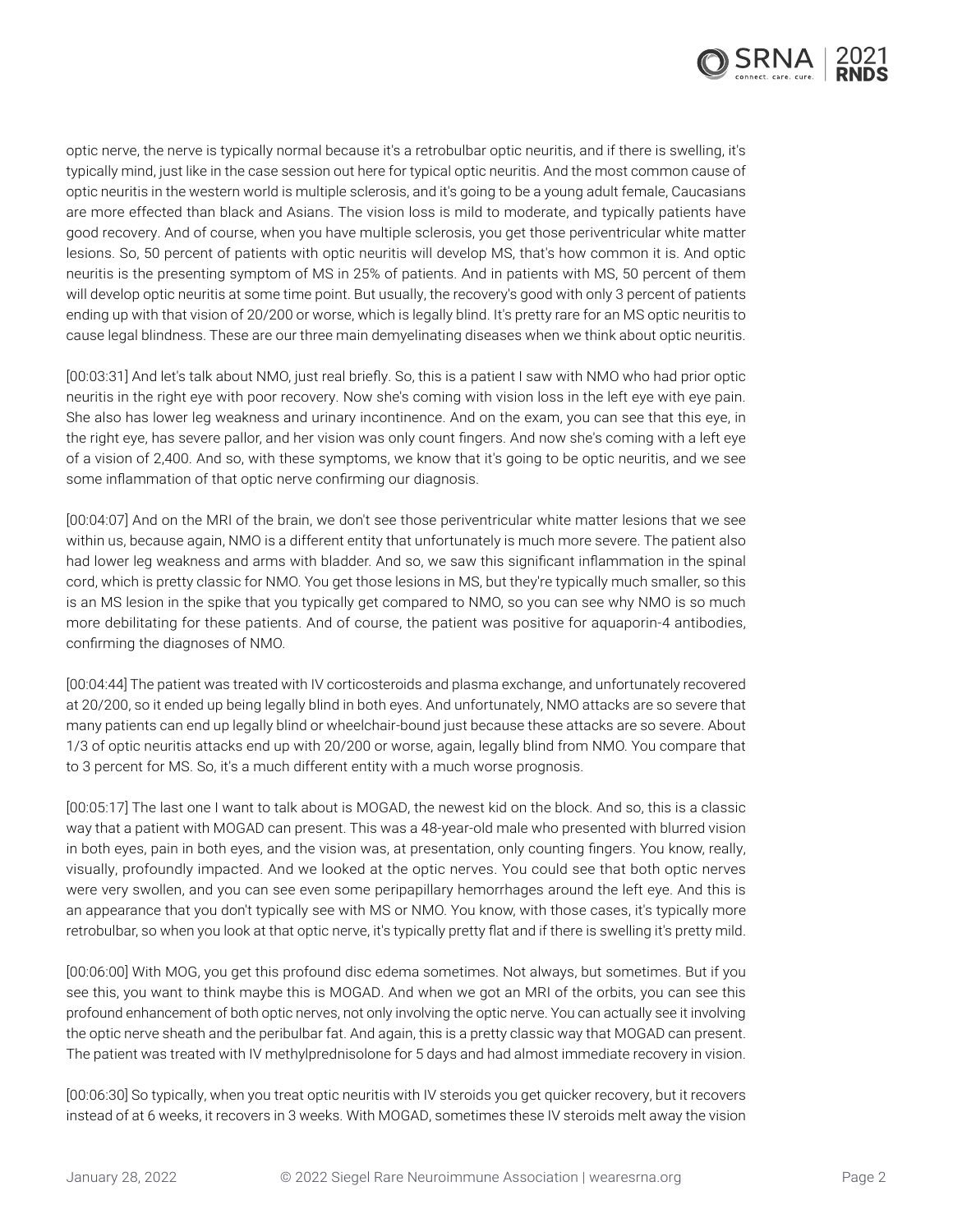

loss within days. So, within 2 days of IV steroids, this patient was back to 20/20 from count fingers. And again, that's a feature that MOGAD can have. Unfortunately, another feature that MOGAD can sometimes have, it's not only steroid-responsive, it's steroid-dependent, and this patient had multiple relapses when we tapered off the prednisone. And so, we ultimately stabilized a patient on azathioprine, 100 mg twice a day. And unsurprisingly, this patient had MOG antibodies, had a pretty decent titer of one to 100. And so, this is a classic way that MOGAD can present. So just very, very briefly about MOGAD, since, again, it's the newest kid on the block. We're still getting a better understanding for it. MOG stands for myelin oligodendrocyte glycoprotein, and it's the transmembrane protein found on the surface of oligodendrocytes and myelin. And antibodies against MOG are found in this distinct demyelinating disorder called MOG associate disease, or MOGAD.

[00:07:46] And it's amazing. We've only had the MOG antibody test commercially available in the US since October of 2017, so this is only 4 years that we've been able to offer and check for this in a commercial setting. So that's how new this disease entity is, but we're certainly getting a much better understanding for it. The good part about MOG and MOGAD optic neuritis compared to NMO is that the recovery is much better. Patients often present with severe vision loss and onset, down to only being able to count fingers, but patients tend to recover much better with steroids.

[00:08:21] This is a study where we looked at patients with recurrent optic neuritis, and this is the change of retaining usable vision. And with NMO with bouts of recurrent optic neuritis, the chance of retaining usable vision 20/200 or better was pretty low, because every attack is very severe. In pink, we've got MOG, we've got MOGAD, and despite having recurrent bouts of optic neuritis, most patients retained usable good vision. And actually, it was actually very similar to multiple sclerosis, which is in black. And so overall, only about 6 to 10 percent of patients with MOGAD ended up with a 20/200 or worse compared to a third to 50 percent for NMO. So again, outcomes are much better.

[00:09:01] And so here's just a summary of MOGAD in terms of why and when we'll look for it. Fifty percent of the time, it's bilateral. Fifty percent of the time it's recurrent. Pain is often a pretty big feature of MOGAD, even more than NMO. We always look for an optic nerve to be swollen, because it's swollen 80 percent of the time, but not always. And that MRI can help us. If we see that perineural enhancement. The enhancement that not only involves the optic nerve, but spills into the fat in the sheath that makes this like MOGAD. Usually, you have severe vision loss at onset, but typically the recovery's good, especially with IV steroids.

[00:09:35] And so this is just ways that MS, NMO, and MOGAD can present. MOGAD, you can add more disc edema. MOGAD, you're going to have more enhancement of that optic nerve and perineural enhancement. And then with NMO you can have involvement. MS you get these periventricular white matter lesions. So, these really are three separate entities with different treatments, different prognosis.

[00:09:56] So let's talk about treatment. So, with MS optic neuritis, it's interesting. The IV corticosteroids quicken the recovery but doesn't actually change the ultimate outcome. So, if you've got multiple sclerosis and a bout of optic neuritis, treatment is somewhat optional, but we do tend to treat because it does quicken recovery. With NMO, the outcomes are poor. We know that. So, we treat with IV corticosteroids and plasma exchange to try to get as much recovery as possible when you've got an acute optic neuritis.

[00:10:24] With MOGAD, we treat with IV corticosteroids, and patients tend to recur quite well, and we only use plasma exchange if it's severe and you don't, and there is no response to steroids. But with MOGAD, we tend to do a longer oral prednisone, taper over 1 to 3 months because they're sometimes steroid-dependent, and if you come off of steroids too quickly you can have relapse.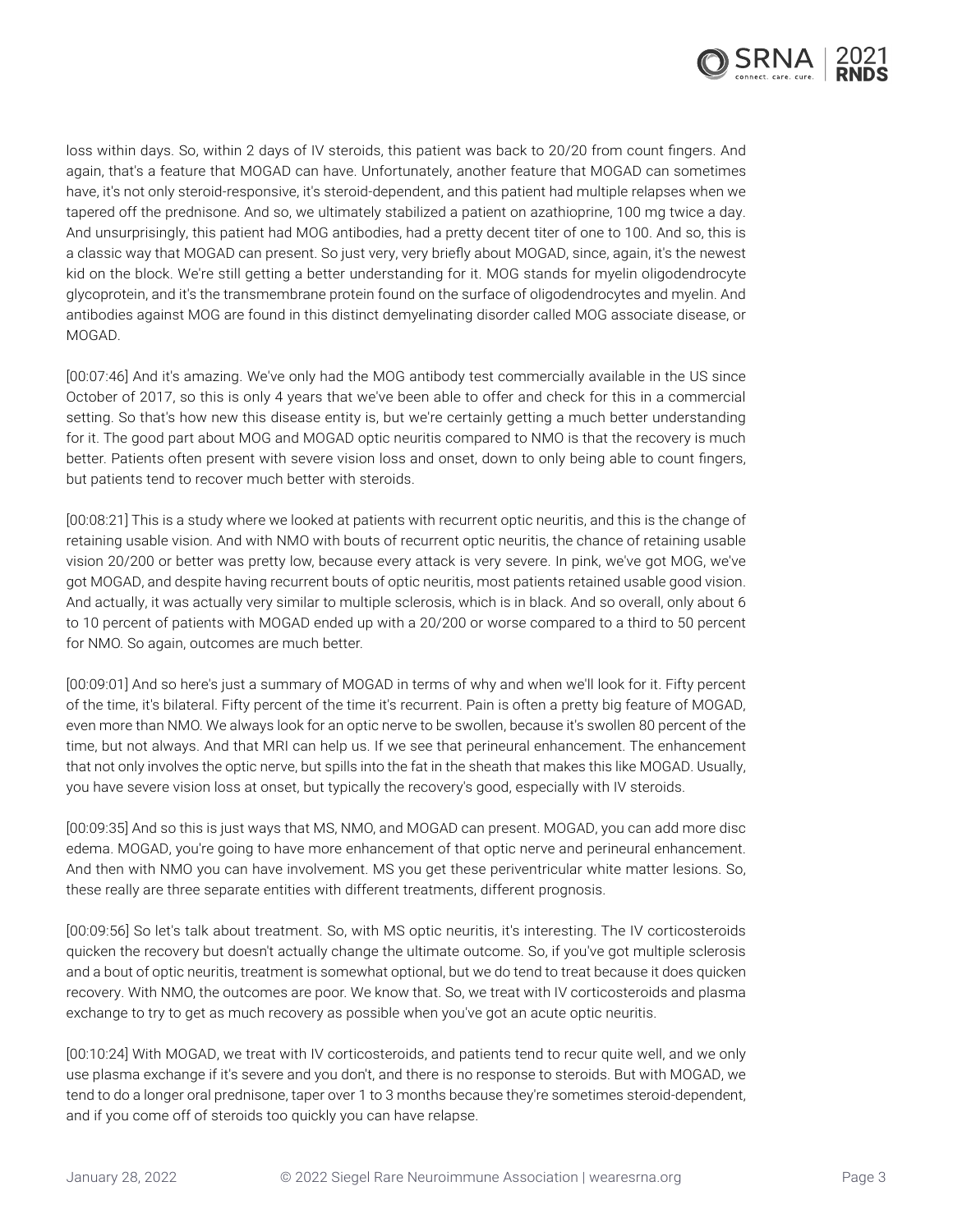

[00:10:44] The outcomes are much different. MS, only 3 percent end up legally blind, NMO can be up to 50 percent, MOGAD 5 to 10 percent. And chronic treatments are very different. With MS, you're going to treat them with an MS disease modifying agent. NMO, you're going to treat with chronic immunotherapy, typically rituximab or some of these newer agents, like inebilizumab, and it's kind of scary. If you diagnose an NMO patient with MS and incorrectly treat them with a traditional MS medication like Rebif, you could actually worsen NMO, so we have to think about these diseases and make the correct diagnosis.

[00:11:23] And then with MOGAD, it's interesting. Only 50 percent are going to relapse, and if patients relapse, they tend to have good recovery. So, if patients have a single attack with good recovery, we typically observe. And, again, 50 percent of patients aren't going to relapse, so we put everyone on chronic immunotherapy, you'd be overtreating 50 percent of patients, and so we typically only treat with chronic immunotherapy in MOGAD if there is a severe damage from the first attack, or patients with relapsing disease.

[00:11:53] So let's talk about visual sequelae from optic neuritis. Of course, the most common is decreased visual acuity. And so here is your standard Snellen chart. The numbers that are important is 20/20, which is normal, there's 20/40. So, if you're 20/40 or better, you can travel without any restrictions. And then there's 20/200, which is legally blind. What these numbers mean is essentially at 20/20 means at 20 feet you see what a normal person sees at 20 feet. If you're 20/200, at 20 feet, you see what a normal person sees at 200 feet. And so that's how these visual acuity charts work.

[00:12:30] Of course, you could have normal visual acuity but have significant visual field loss, and that can be pretty debilitating as well. Or you can actually recover to 20/20 and have decreased contrast, and that's very common for patients with optic neuritis. Even though we'd measure them to be 20/20, they say things just aren't quite right. And so, on this chart, the standard chart, they're 20/20, but on a low contrast chart we'll actually see some pretty large decrements from optic neuritis, and that's something that patients with optic neuritis often say.

[00:13:00] Another thing that patients often have is Uhtoff's phenomenon, which is the transient blurring of the vision with heat. The good part is that that doesn't tend to cause any permanent damage, it's just transient blurring of the vision with heat, so it's not something that needs to be particularly avoided. But it certainly a concerning symptom for patients who have optic neuritis.

[00:13:20] Some patients also may describe this thing called Pulfrich phenomenon. What happens here is there's a delay in conduction in one eye that had optic neuritis where the one that's normal gets signaled to act after the eye that had optic neuritis. And so, what happens is if you have a pendulum swinging in an actual linear pathway, patients with optic neuritis in one eye will often see that actually as a circular movement, and it can be very distracting and impair with 3-D and depth perception. And it's interesting. If you actually put a neutral density filter to actually filter the good eye, and actually slow down the good eye just a touch, you can actually diminish some of that and actually make it back to a linear path. And so that's something that patients can encounter with optic neuritis.

[00:14:19] So what are some options for low vision? So, if patients are bilaterally blind, all states have a State Service for the Blind that have incredible resources and ways of adjusting to the visual impairment for patients who have significant visual impairment. We've got a lot of technology now, talking books, talking watches, iPads, all these things that allow patients with visual impairment to be able to navigate the world better.

[00:14:49] I think low vision optometrists are incredibly helpful if you have low vision, and they specialize in optimizing the vision that patients have, and also discussing some of the technology that's out there. And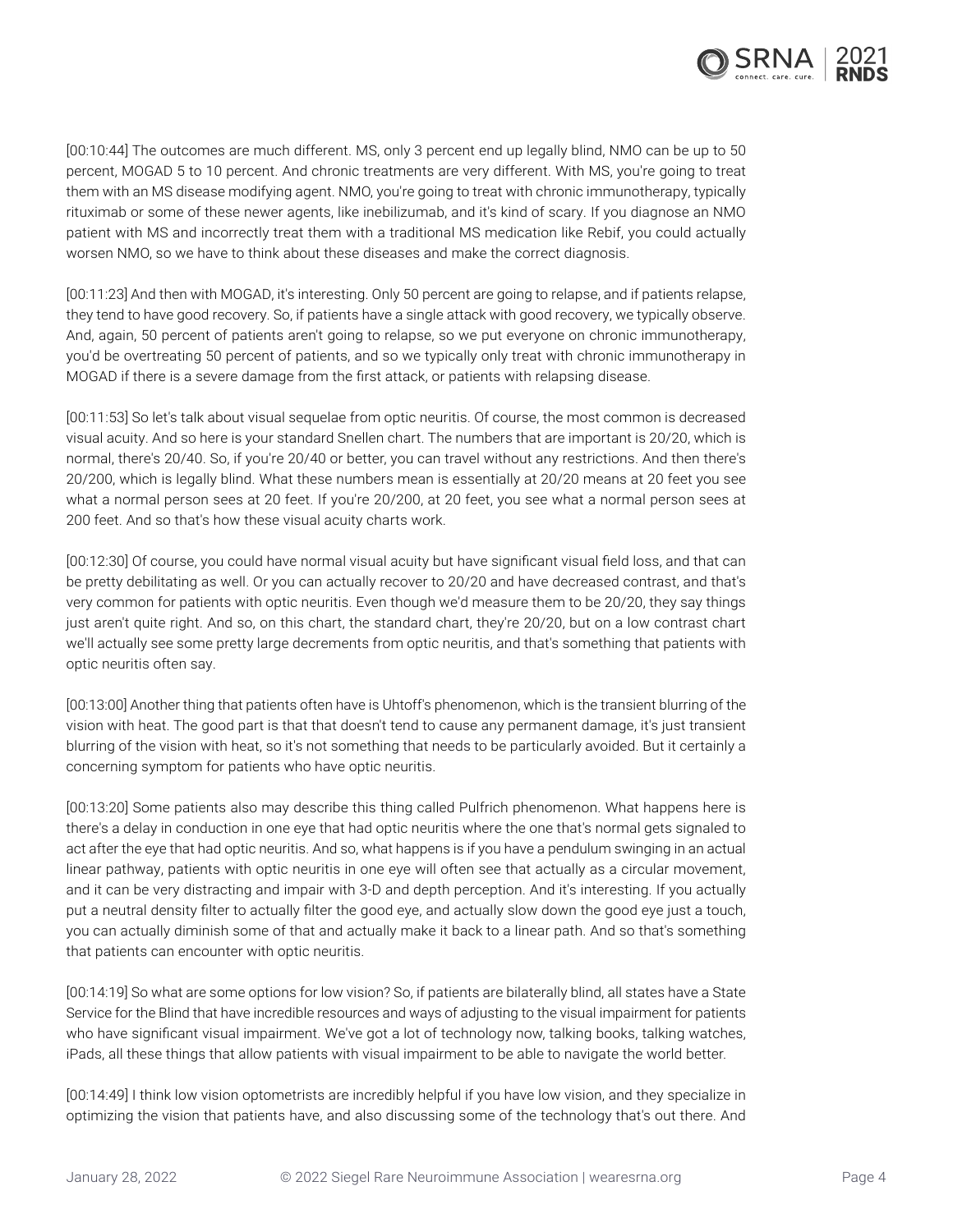

they'll talk about glasses with higher magnification, and they may go through a series of glasses that may help. They'll have handheld magnifiers that help with reading. Sometimes tinted glasses can help. Oftentimes patients with optic neuritis will have some issues depending on the lighting, and some tinted glasses can help.

[00:15:22] And then there's technology that allows us to magnify newspapers and books, and it just allows patients to read. And again, a low vision optometrist will be able to step you through options we have. And we've got newer technology too, now, such as the Orcam where patients can actually point at words, and the glasses will actually read it to you. And there's eSight, which has these high-resolution cameras that magnify images to allow patients to see. So, constantly new technology is developing. Low vision optometrists are at the forefront of this because their job is to try and optimize the vision that patients have, whether it's for mac degeneration, glaucoma, or optic neuritis, they're going to know what can be offered. So, I think low vision optometrists are helpful.

[00:16:11] In the future, there's a lot of exciting things, what are on the horizon would be cortical visual implants. So, these are still in clinical trials, but the optic nerve is damaged. It's hard to get the input from the eye to the brain, so with cortical visual implants, you can actually take the implant and direct it right into the visual cortex to bypass the damaged optic nerves and allow some rudimentary vision. An example of that right now is the Orion visual cortex prosthesis system, and so these are going to be in the future. Right now, they're more in clinical trials, but it's pretty exciting.

[00:16:50] And I think another big thing that's going to be important is stem cells, and again, not ready for prime time yet. In fact, there's just still no clinical trials in humans yet, but it is around the corner. This is an example of a human induced pluripotent stem cell, where the scientists were actually able to grow a brain organoid, essentially a mini-brain, and it actually developed these eye structures as you can see here. You can see these two eye cups off of this kind of mini brain in a culture.

[00:17:25] And so right now we can take stem cells and grow optic nerves in a dish, so it's just going to be a matter of time before we can take these and allow them to grow in the proper area, obviously starting with animal models and then humans. But in the future, stem cells will be certainly something that will allow us to restore vision in patients who have optic nerve impairment from optic neuritis and other causes of optic nerve damage.

[00:17:52] So I wanted to thank you all for your attention. I think we might have a couple minutes for questions.

[00:17:58] **Roberta Pesce:** Yes, thank you so much, Dr. Chen for this presentation. I believe we have one question that came up. Where do we stand on optic nerve regeneration?

[00:18:08] **Dr. John Chen:** Yeah, that's a great question. So, the optic nerve regeneration, again, is really going to be stem cells. And so, it's exciting. We can take essentially skin cells or fat cells, and actually grow an optic nerve in a dish. The drawback is trying to get the optic nerve to grow to where it's supposed to go. Essentially, it has to go from the eye, the back of the eye, all the way to the lateral geniculate nucleus. That's the first place that it makes its connection, and that's about in the middle of the brain. So, we haven't figured that part out yet, but it's just a matter of time. If we can grow it in a dish, we're going to be able to get it to work in animals, and then we'll be able to apply that to humans, so it is around the corner. It's pretty exciting.

[00:18:45] **Roberta Pesce:** That's amazing. Yep. And maybe just another question real quick before we move on to our next talk. For MOG patients with some visual loss from ON, do you recommend alpha lipoic acid or other supplements, and if so, what dose?